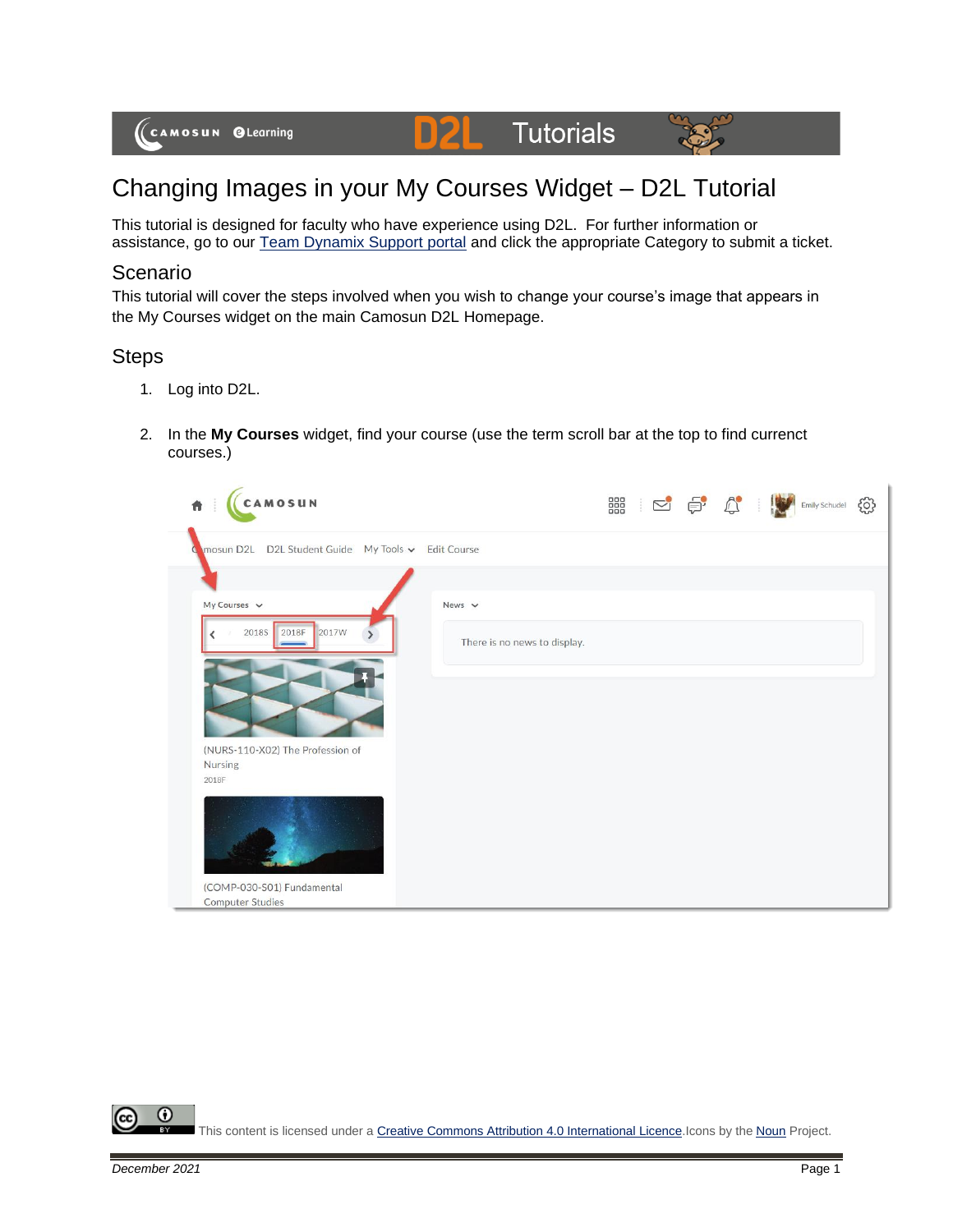

3. Hover your mouse over your course's image, and click the three dots. Select **Change Image**.

4. On the Change Image page, scroll through the images to find one works for you. You can also use the search box to find images matching a specific topic. For the purposes of this tutorial, we have searched for images related to **Nursing**.



This content is licensed under [a Creative Commons Attribution 4.0 International Licence.I](https://creativecommons.org/licenses/by/4.0/)cons by the [Noun](https://creativecommons.org/website-icons/) Project.

0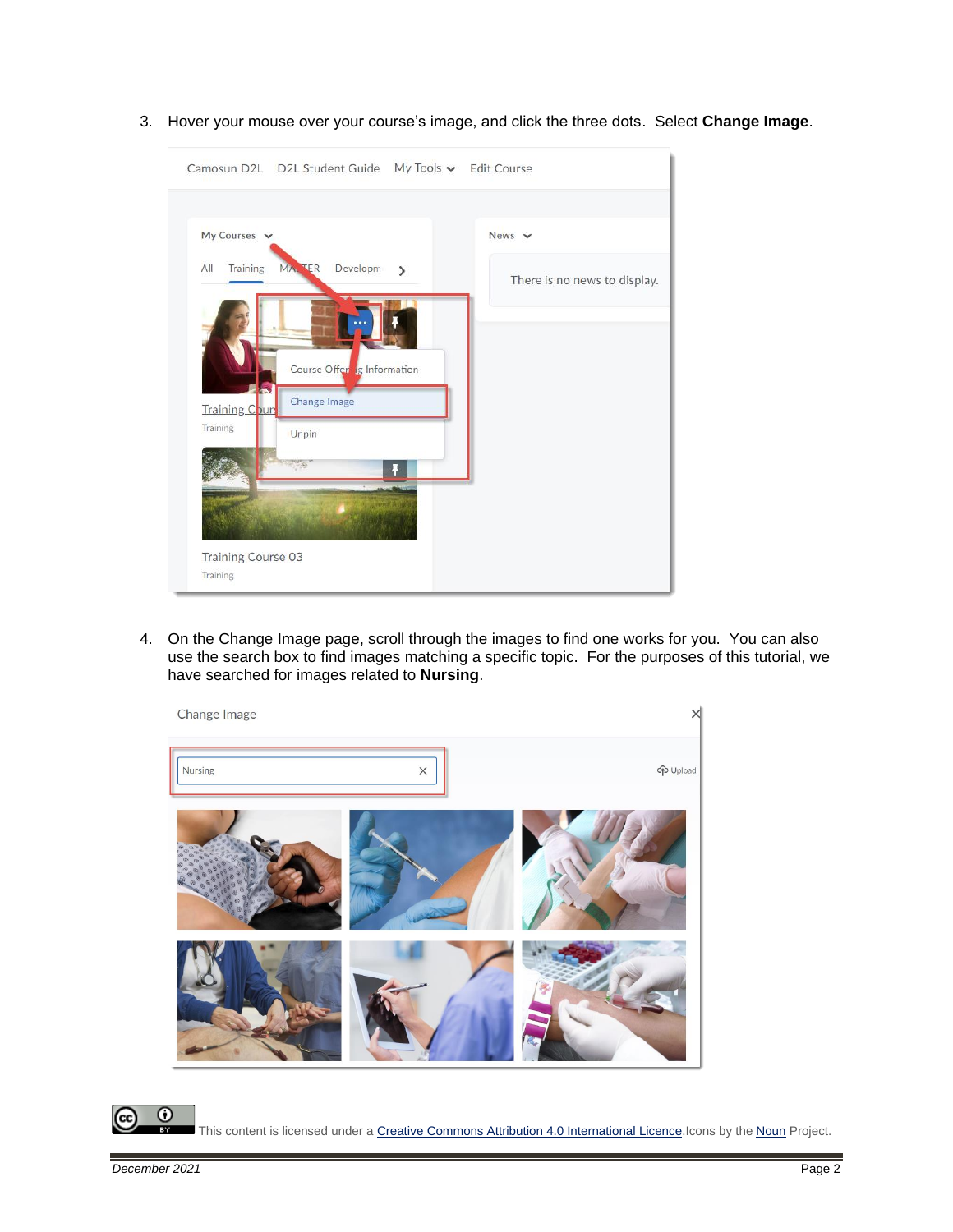5. You can also upload an image from your computer by clicking **Upload**.



And then in the **Add a File** box, clicking **My Computer**...

|   | Add a File            | $\times$           |
|---|-----------------------|--------------------|
|   | My Computer           | $\mathbf{\lambda}$ |
|   | Crganization Files    | $\mathbf{\lambda}$ |
|   | Shared Files          | $\mathbf{\lambda}$ |
| θ | My Locker             | $\mathbf{\lambda}$ |
|   | <b>B</b> Group Locker | ⋋                  |
|   | Cancel                | h.                 |
|   | المرتب المراكب        |                    |

This content is licensed under [a Creative Commons Attribution 4.0 International Licence.I](https://creativecommons.org/licenses/by/4.0/)cons by the [Noun](https://creativecommons.org/website-icons/) Project.

 $\overline{0}$ 

(cc